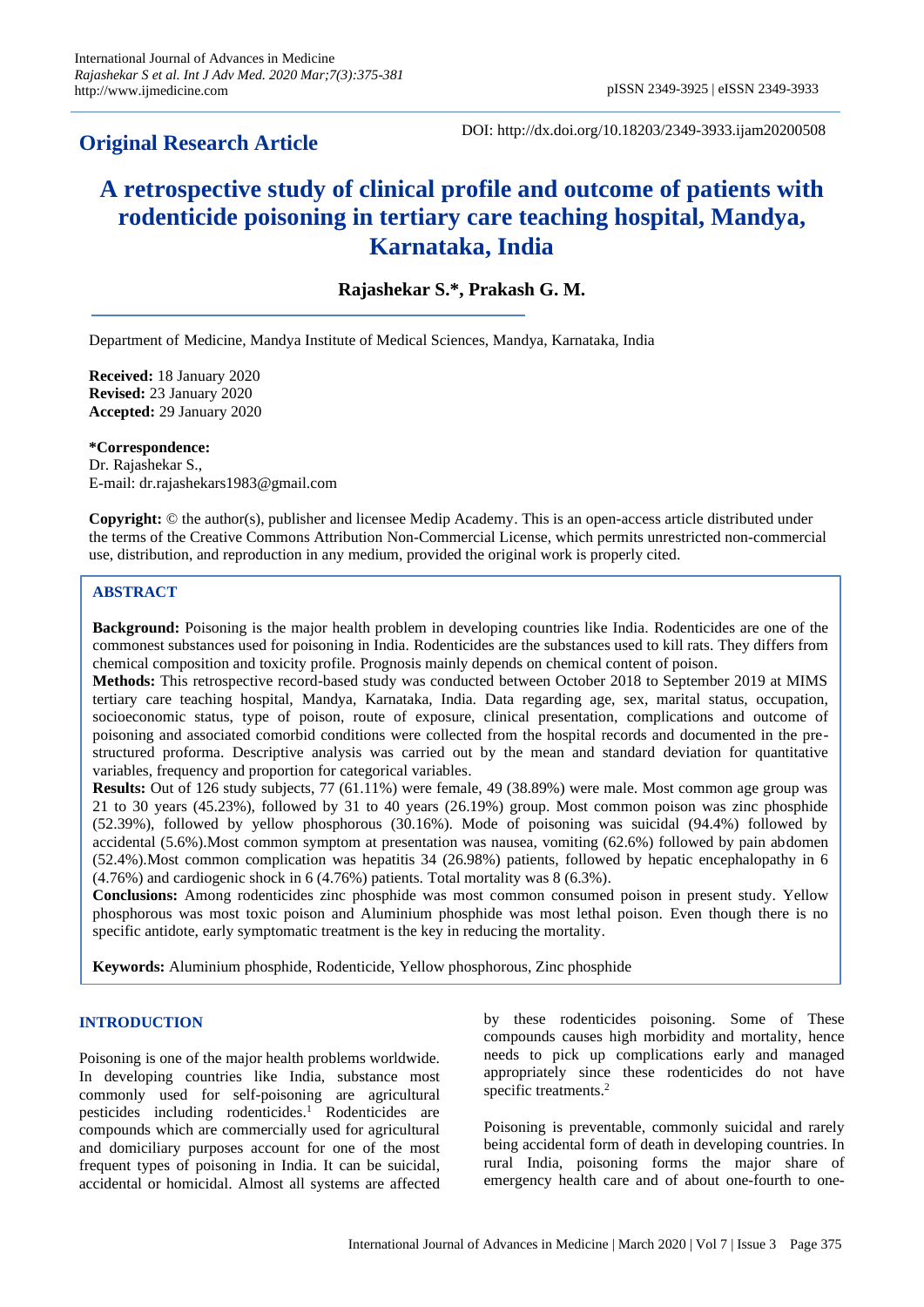third of intensive care admissions.<sup>2</sup> However as compared to organophosphorus poisoning, there are only few literatures available for rodenticide poisoning. Regarding its incidence, mode of action and management, only few studies are available.<sup>3</sup> The data on the exact number of rodenticide poisoning in India is not available. However, according to American statistics in the year 2009, 13922 cases of exposure to rodenticides were recorded in the national poison data system (NPDS).<sup>4</sup>

Rodenticides are heterogenous compounds which are used for agricultural and domiciliary purposes to kill rats. They are available as powder, cake or paste forms in the market at very low cost. These are added to baits (palatable grains or paste) intended to encourage rat consumption. There are various classes of compounds which are available as rodenticides, namely anticoagulants like warfarin, other coumarins, indandiones and their more toxic second-generation type are super warfarin's of which bromadiolone, brodifacoum to name a few. The other kinds inorganic rodenticides like yellow phosphorous, a corrosive substance that damages the tissues it comes in contact with. Zinc phosphide is less corrosive but causes toxic hepatic failure. Thallium sulphate usually affects cardiovascular system and aluminum phosphide can leads to cardiac arrythmias and death.<sup>5</sup>

Rodenticides more commonly referred to as rat poisons, Hence, they have different toxicological profiles with variable fatality rates in humans when consumed by accident or intentionally. Anticoagulants commonly used as a rodenticide are bromadiolone. It is a second generation 4-hydroxycoumarin derivative and vitamin K antagonist. It is commonly referred to as "super warfarin" due to its potency. It inhibits vitamin K epoxide reductase which is required for regeneration of vitamin K thus preventing the maturation of vitamin K dependent clotting factors.<sup>6,7</sup>

Calciferols (alone or with anticoagulants) are used as rodenticides. It acts by causing hypercalcemia by increasing absorption from the intestines and by mobilizing skeletal reserves. It also leads to hyperphosphatemia. It leads to renal failure, cardiac abnormalities, hypertension, Central nervous system depression, anorexia, vomiting, diarrhea, and lethargy. The effects are due to calcification of the soft tissues. Other agents like barium carbonate and alphanaphthylthiourea are not widely used by general population.<sup>7</sup>

Aluminum phosphide is used as a solid fumigant used for grain storage. It is also cheap and easily available. They are colloquially referred to as "rice tablets". It is available in the tablet form in sizes of around 2 cm diameter and 0.5 cm thickness. Sizes vary between different manufacturers. They typically contain about 33.5 gm of aluminum phosphide. It is sold in an airtight package. When exposed to water or moisture in the air it releases phosphine gas which is cytotoxic. There is no antidote for phosphide poisoning. As aluminum phosphide poisoning causes cardiac toxicity, magnesium sulphate has been used to stabilize the cardiac membrane to prevent mortality. However, studies have shown mixed results.<sup>8</sup> Zinc phosphide is used as in bait. Phosphine is produced on exposure to water and it mediates the toxicity. Hydrolysis is strongly pH-dependent for zinc phosphide. At pH 4, 7.1% of zinc phosphide hydrolyzed in 12 hours, whereas 38.8% hydrolyzed at pH 2 over the same period.<sup>9</sup>

Yellow phosphorus (white phosphorus) is commonly available as a paste which is spread over bait. "RATOL" is the most popular brand. Phosphorus is a general protoplasmic poison causing cardiac, hepatic, renal, and multi organ failure.<sup>10</sup> Hence this study aims to describe modes, factors responsible for poisoning and to evaluate clinical profile and outcome of rat killer poisoning.

# **METHODS**

This was retrospective record-based study conducted between October 2018 to September 2019 at tertiary care teaching hospital MIMS (Mandya institute of medical sciences), Mandya, Karnataka, India.

# *Inclusion criteria*

Case files of all patients aged 18 years and above admitted with rodenticide poisoning were included.

#### *Exclusion criteria*

- Case files of patients aged less than 18 years.
- Patients with cardiac and liver disease.

After obtaining permission from the institutional ethical committee, the case records of patients with rodenticide poisoning were retrieved from the medical records department. The data included demographic parameters like age, gender, marital status, education, occupation, socioeconomic status along with information regarding the mode and route of poisoning, nature and amount of the compound. Other details included clinical features, complications, treatment and outcome of the patient. If the patient is referred, the indication for referral was noted. The severity of acute liver failure was assessed by model for end-stage liver disease (MELD) score.

Descriptive analysis was carried out by the mean and standard deviation for quantitative variables, frequency and proportion for categorical variables.

# **RESULTS**

Among 126 patients who consumed rodenticide poison, 77 (61.11%) were female and 49 (38.89%) were male. Youngest patient was 18 years and eldest was 75 years old respectively. Among study population, 57 (45.23%) patients belongs to age group between 21-30 years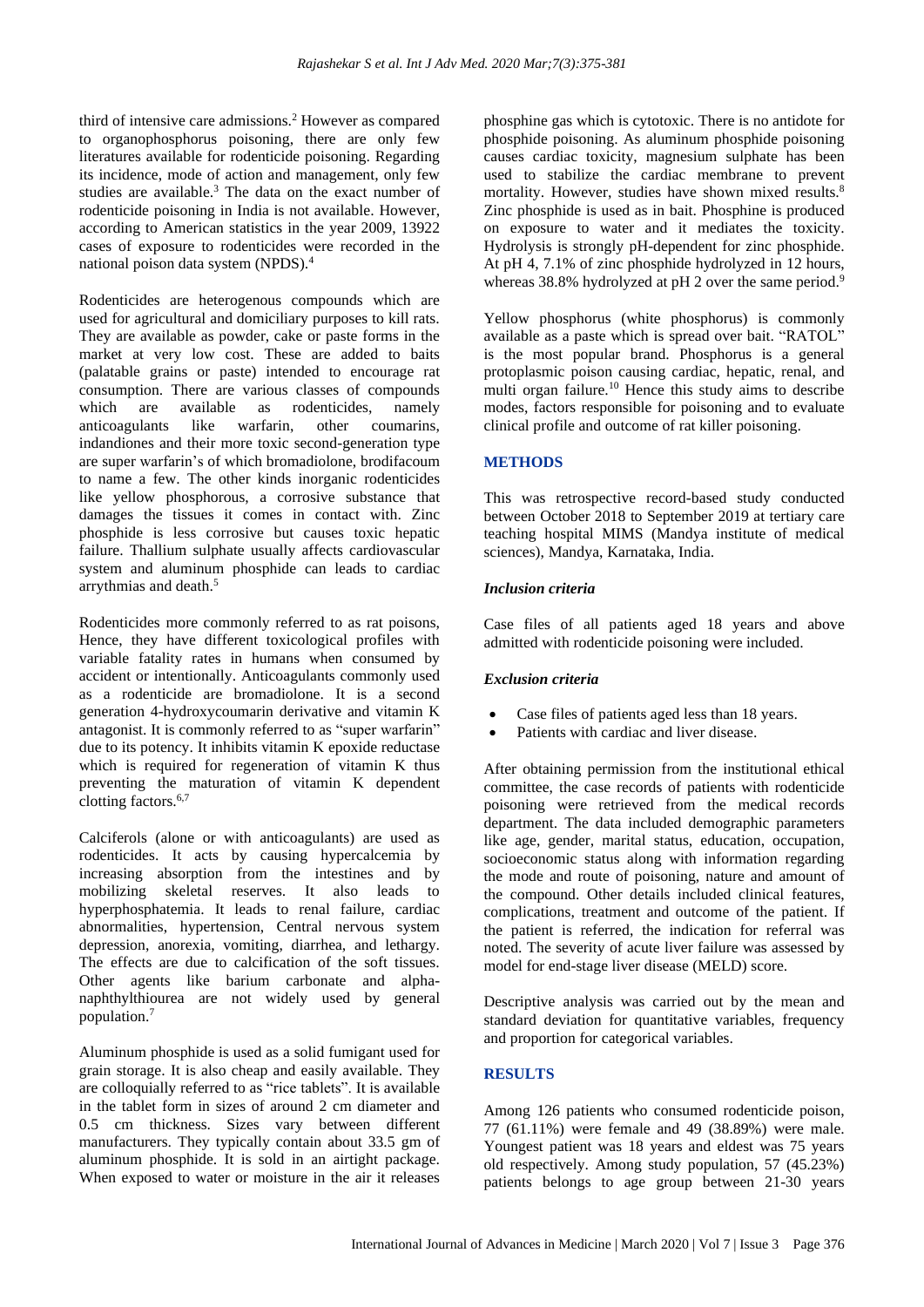followed by 33 (26.19%) patients belongs to 31-40 years, 19 (15%) patients aged between 41-50 years, 11 (8.73) patients aged between 15-20 years and 6 (4.76) patients aged more than 50 years respectively. Among 126 study patients, 46 (36.51%) patients belongs to upper lower class followed by, 34 (26.98%) patients belongs to lower middle class, 31 (24.60%) patients belongs to lower socioeconomic class,13 (10.32%) patients belongs to upper middle class and 2 (1.58%) patients belongs to upper class (Table 1, 2).

#### **Table 1: Demographic distribution of subjects.**

| Demographic parameter | <b>Frequency</b> | Percentage |
|-----------------------|------------------|------------|
| Age group             |                  |            |
| $15 - 20$             | 11               | 8.73       |
| $21 - 30$             | 57               | 45.23      |
| $31 - 40$             | 33               | 26.19      |
| $41 - 50$             | 19               | 15.07      |
| >50                   | 6                | 4.76       |
| Gender                | Frequency        | Percentage |
| Male                  | 49               | 38.89      |
| Female                | 77               | 61.11      |

#### **Table 2: Socio economic status.**

| Socio economic status | <b>Frequency</b> | Percentage |
|-----------------------|------------------|------------|
| Upper                 | $^{12}$          | 1.58       |
| Upper middle          | 13               | 10.32      |
| Lower middle          | 34               | 26.98      |
| Upper lower           | 46               | 36.51      |
| Lower                 | 31               | 24.60      |

Among study patients most common type of poison consumed was zinc phosphide by 66 (52.39%) patients, yellow phosphorous by 38 (30.16%) patients, followed by aluminum phosphide by 18 (14.28%) patients and bromadiolone by 4 (3.1%) patients respectively. Among study patient's mode of poisoning was suicide in 119 (94.44%) patients followed by accidental in 7 (5.56%) patients. Most common symptom was nausea, vomiting in 79 (62.69%) patients, followed by pain abdomen in 66 (52.38%), headache in 38 (30%), giddiness in 25 (19.8%), asymptomatic in 16 (12.69%), bleeding in 11 (8.7%) patients and chest pain and palpitations in 14 (11.1%) patients respectively (Table 3,4).

#### **Table 3: Type of rodenticide consumed.**

| <b>Chemical compound</b> | <b>Frequency</b> | <b>Percentage</b> |
|--------------------------|------------------|-------------------|
| Zinc phosphide           | 66               | 52.39             |
| Yellow phosphorous       | 38               | 30.16             |
| Aluminium phosphide      | 18               | 14.28             |
| <b>Bromadiolone</b>      |                  | 3.17              |

#### **Table 4: Clinical profile of patients.**

| <b>Mode of poisoning</b>     | <b>Frequency</b> | Percentage |
|------------------------------|------------------|------------|
| Suicide                      | 119              | 94.44      |
| Accidental                   | 7                | 5.56       |
| Symptoms at presentation     | Frequency        | percentage |
| Nausea, Vomiting             | 79               | 62.69      |
| Pain abdomen                 | 66               | 52.38      |
| Vomiting and pain<br>abdomen | 54               | 42.86      |
| Headache                     | 38               | 30.15      |
| Bleeding                     | 11               | 8.73       |
| Giddiness                    | 25               | 19.84      |
| Asymptomatic                 | 16               | 12.69      |
| Chest pain, palpitations     | 14               | 11.11      |

### **Table 5: Complication in relation to chemical compound.**

| <b>Complication</b>    | <b>Z.phosphide</b> Y.phosphorus | A.phosphide Bromodiolone | <b>Total</b> |
|------------------------|---------------------------------|--------------------------|--------------|
| Hepatitis              |                                 |                          | 34           |
| Hepatic encephalopathy |                                 |                          |              |
| Bleeding               |                                 |                          |              |
| Cardiogenic shock      |                                 |                          |              |
| <b>MODS</b>            |                                 |                          |              |

Out of 126 patients, 34 (26.98%) subjects had features of hepatitis with deranged LFT (Liver function test) on third day, yellow phosphorous was causing deranged LFT in 17 (13.49%) patients, aluminum phosphide in 8 (6.3%) and zinc phosphide in 9 (7.14%) patients. 6 (4.76%) patients had elevated prothrombin time with bleeding which was due to Yellow phosphorous compound poisoning. Out of 126 patients, 6 (4.76%) patients developed cardiogenic shock, which was secondary to aluminum phosphide poisoning. Out of 126 patients, 8 patients developed hepatic encephalopathy, out of which 4 (3.17%) were due to yellow phosphorous and 4 (3.17%) were secondary to aluminum phosphide respectively. Five (4.16%) patients developed MODS (multiple organ dysfunction syndrome) out of which 2 (1.59%) patients due to yellow phosphorous poisoning and 3 (2.38%) patients due to aluminum phosphide poisoning (Table 5).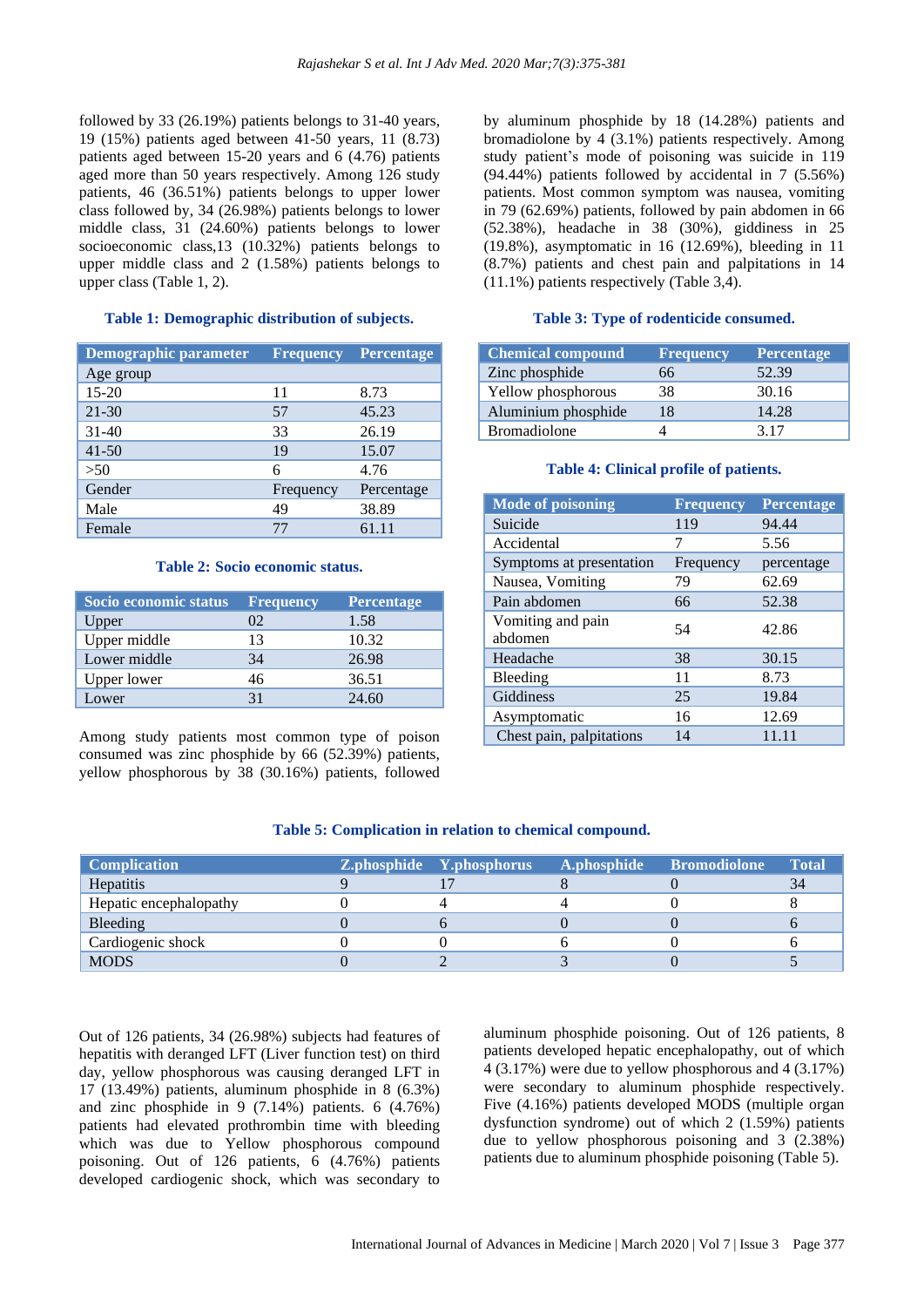Out of 66 (52.39%) patients who consumed zinc phosphide, 62 patients discharged normally from hospital after treatment ,3 absconded and 1 went against medical advice. Out of 38 (30.16%) yellow phosphorus poisoning patients, 24 patients discharged, 2 went against medical advice, 7 patients referred to other centers on patient attenders request, 3 expired and 2 patients absconded from hospital. Out of 18 (14.28%) aluminum phosphide poisoning 5 patients expired, 4 referred and 9 patients discharged normally from hospital. Out of 4 bromadiolone poisoning patients, 3 discharged and 1 patient went against medical advice (WAMA) (Table 6).

Among 126 patients history of psychiatric illness revealed, ISH (intentional self-harm) in 27 (21.43%) patients followed by ADS (alcohol dependent syndrome) with ISH in 15 (11.90%) patients, depression in 16 (12.70%) patients, adjustment disorders in 18 (14.29%) patients and impulse act among 9 (7.14%) patients (Table 7).

### **Table 6: Outcome in relation chemical compound.**

| <b>Outcome</b> | Z.phosphide | Y.phosphorus | A.phosphide | <b>Bromodiolone</b> | <b>Total</b> |
|----------------|-------------|--------------|-------------|---------------------|--------------|
| Discharge      |             | 24           |             |                     | 98           |
| <b>WAMA</b>    |             |              |             |                     |              |
| Referred       |             |              |             |                     |              |
| Death          |             |              |             |                     |              |
| Absconding     |             |              |             |                     |              |

### **Table 7: History of psychiatric illness.**

| <b>Psychiatric illness</b> | <b>Frequency</b> | Percentage |
|----------------------------|------------------|------------|
| <b>Nil</b>                 | 41               | 32.54      |
| <b>ISH</b>                 | 27               | 21.43      |
| $ADS+ISH$                  | 15               | 11.90      |
| Depression                 | 16               | 12.70      |
| Adjustment disorders       | 18               | 14.29      |
| Impulse act                |                  | 7 14       |

# **DISCUSSION**

Rat poison was third most common poison in our hospital, first one was tablet consumption and second one was organophosphorus poison. Easy availability of rat poison at home, and over the counter was the cause for a greater number of rat poison cases in India. Most of the time it was suicidal in nature. These rodenticide compounds show distinctive toxicity among humans and rodents, its mainly depends upon type of compound patients consumed.<sup>10</sup>

#### **Table 8: Comparison of demographic profile with different study.**

| Demographic profile | <b>Present study</b> $(\% )$ | Balasubramanian K et al $(\frac{9}{6})^5$ | Kuppegala S et al $(\frac{9}{6})^{11}$ |
|---------------------|------------------------------|-------------------------------------------|----------------------------------------|
| Age group           |                              |                                           |                                        |
| 15-20               | 8.73                         | 10.0                                      | 25.0                                   |
| $21 - 30$           | 45.23                        | 55.8                                      | 53.1                                   |
| $31 - 40$           | 26.19                        | 21.7                                      | 15.4                                   |
| $41 - 50$           | 15.07                        | 9.2                                       | 8.3                                    |
| >50                 | 4.76                         | 3.3                                       | 6.2                                    |
| Gender              |                              |                                           |                                        |
| Male                | 38.88                        | 55.8                                      | 54.7                                   |
| Female              | 61.11                        | 44.2                                      | 45.3                                   |

In present study out of 126 patients, 77 were females (61.11%) and 49 (38.89%) were males, reason may be due family issues. Study done by Kuppegala S et al, at Mysore, Karnataka, showed more in males (54.7%) compared to females (45.3%). Most common age group was 21-30 (42.9%) followed by 31-40 (34%).<sup>11</sup> Study done by Balasubramanian K et al, at Pondicherry shows

below 30 years (65.80%) were the most common age followed by 31-40 years  $(21.7\%)$ <sup>5</sup> Study done by Kuppegala S et al, at Mysore, Karnataka, showed most common age group was  $21-30$  years  $(53.1\%)$ .<sup>11</sup> may be due to multiple factors, like family problems, financial problems more in these age group (Table 8).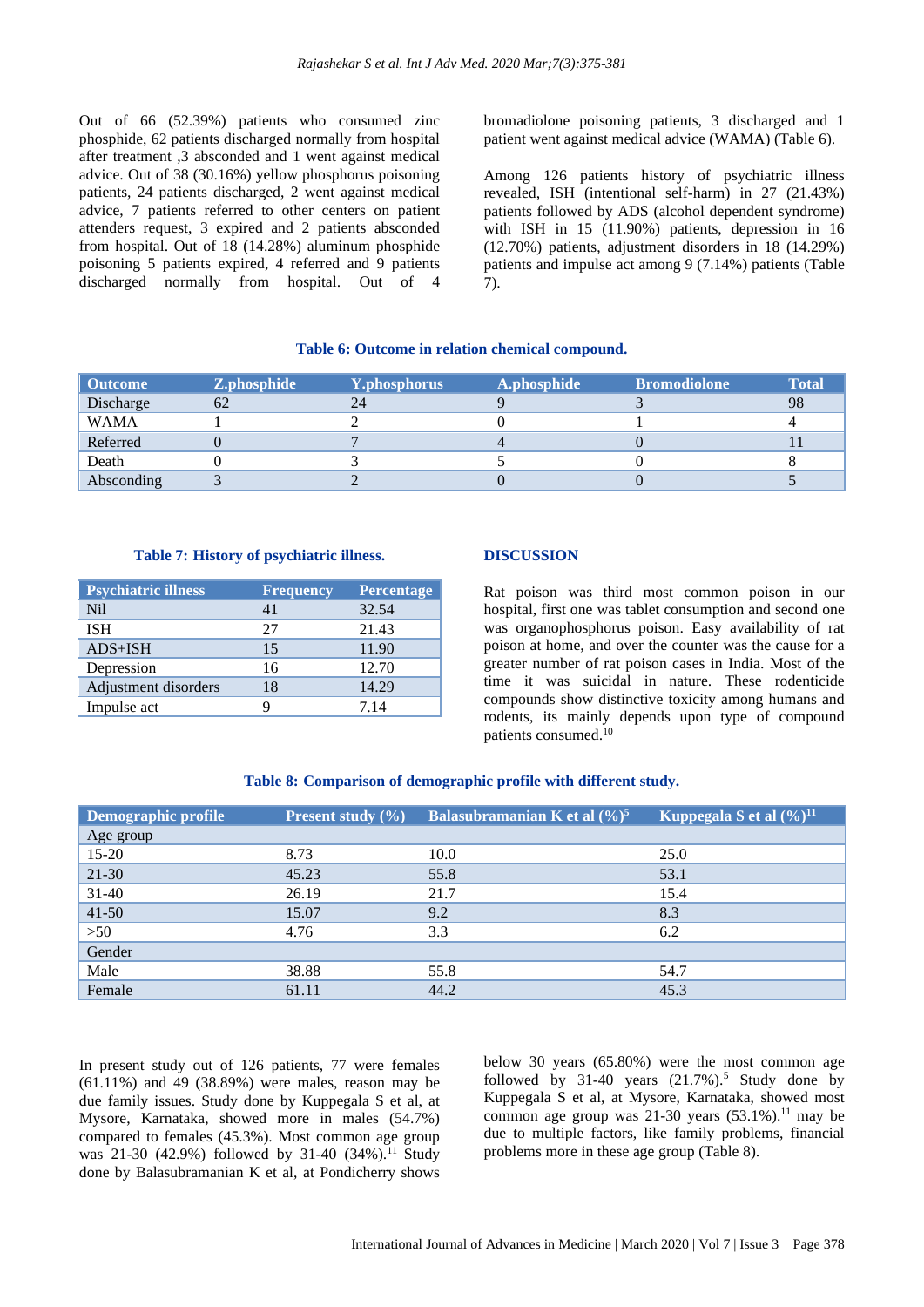Most common rodenticide in present study was zinc phosphide (52.39%), yellow phosphorous (30.16%), followed by aluminum phosphide (14.28%) respectively. Study done by Kuppegala S et al, at Mysore, Karnataka, showed aluminum phosphide (48.4%) was most common rodenticide, followed by yellow phosphorus (28.1%) and zinc phosphide  $(18.8\%)$  respectively.<sup>11</sup> Study done by Balasubramanian K et al, Pondicherry shows coumarin was the most common rodenticide (37.5%), followed by zinc phosphide  $(33.33\%)$  (Table 9).<sup>5</sup>

#### **Table 9: Comparison of type of rodenticide consumed.**

| <b>Chemical compound</b> | <b>Present study</b> $(\%)$ | <b>Balasubramanian K</b> et al $(\frac{9}{6})^5$ | Kuppegala S et al $(\frac{6}{11})^{11}$ |
|--------------------------|-----------------------------|--------------------------------------------------|-----------------------------------------|
| Zinc phosphide           | 52.39                       | 33.33                                            | 18.8                                    |
| Aluminium phosphide      | 14.28                       |                                                  | 48.4                                    |
| Yellow phosphorous       | 30.16                       | 21.67                                            | 28.1                                    |
| <b>Bromadiolone</b>      | 3 17                        |                                                  |                                         |

### **Table 10: Comparison of clinical profile with different study.**

| <b>Clinical profile</b>   | <b>Present study</b> $(\% )$ | Balasubramanian K et al <sup>5</sup> | Nalaboth $\overline{M}$ et al <sup>12</sup> |
|---------------------------|------------------------------|--------------------------------------|---------------------------------------------|
| Mode of poisoning         |                              |                                      |                                             |
| Suicide                   | 119 (94.44)                  | 114(95.0)                            |                                             |
| Accidental                | 7(5.56)                      | 5(4.17)                              |                                             |
| Symptoms at presentation  |                              |                                      |                                             |
| Nausea, Vomiting          | 79                           | 44                                   | 83                                          |
| Pain abdomen              | 66                           | 20                                   | 55                                          |
| Vomiting and pain abdomen | 54                           | -                                    | -                                           |
| Headache                  | 38                           |                                      |                                             |
| Bleeding                  | 11                           |                                      | 16                                          |
| Giddiness                 | 25                           | 24                                   | ۰                                           |
| Asymptomatic              | 16                           | 20                                   | -                                           |
| chest pain, palpitations  | 14                           | 10                                   |                                             |

Present study showed mode of poisoning was suicidal (94.44%) followed by accidental (5.5%). Study done by Balasubramanian K et al, showed mode of poisoning was suicidal in (95%). <sup>5</sup> Most common symptom was vomiting (79%), followed by pain abdomen (66%), vomiting and pain abdomen (54%), headache (38%), giddiness (25%), asymptomatic (16%), chest pain and palpitations (14%) respectively.

Study was done by Balasubramanian K et al, Pondicherry, showed (44%) patients had nausea and vomiting, followed by giddiness (20%) and pain abdomen (20%) and asymptomatic (20%) respectively.<sup>5</sup> Study done by Nalaboth M et al, showed (83%) patients had nausea, vomiting followed by pain abdomen in (55%) of the patients and bleeding in (16%) of the patients (Table 10).<sup>12</sup>

Study found that hepatitis was common complication in 34 (26.98%) patients followed by 8(6.3%) patients developed hepatic encephalopathy and 6(4.76%) patients developed bleeding complication and 6(4.76%) patients developed cardiogenic shock and 5(3.96%) patients developed MODS. A study done by Balasubramanian K et al. Pondicherry showed hepatitis in 10(8.33%) patients, hepatic encephalopathy in 5(4.16%), bleeding complication in 7(5.83%) patients and cardiogenic shock in 1(0.83%) patients. 5

Yellow phosphorus was causing hepatitis in 9(7.14%) patients, zinc phosphide in 17(13.49%) and aluminum phosphide in 8(6.3%) patients. Cardiogenic shock was due to aluminum. magnesium sulphate therapy may prevent cardiac complication in aluminum phosphide poisoning (Table 11).<sup>13,14</sup>

#### **Table 11: Comparison of complication.**

| <b>Complication</b>       | <b>Present</b><br>study | <b>Balasubramanian</b><br>$K$ et al <sup>5</sup> |
|---------------------------|-------------------------|--------------------------------------------------|
| Hepatitis                 | 34(26.98%)              | 10(8.33)                                         |
| Hepatic<br>encephalopathy | $8(6.3\%)$              | 5(4.16)                                          |
| Bleeding                  | 6(4.76%)                | 7(5.83)                                          |
| Cardiogenic shock         | 6(4.76%)                | 1(0.83)                                          |
| <b>MODS</b>               | 5(3.97%)                | (0)                                              |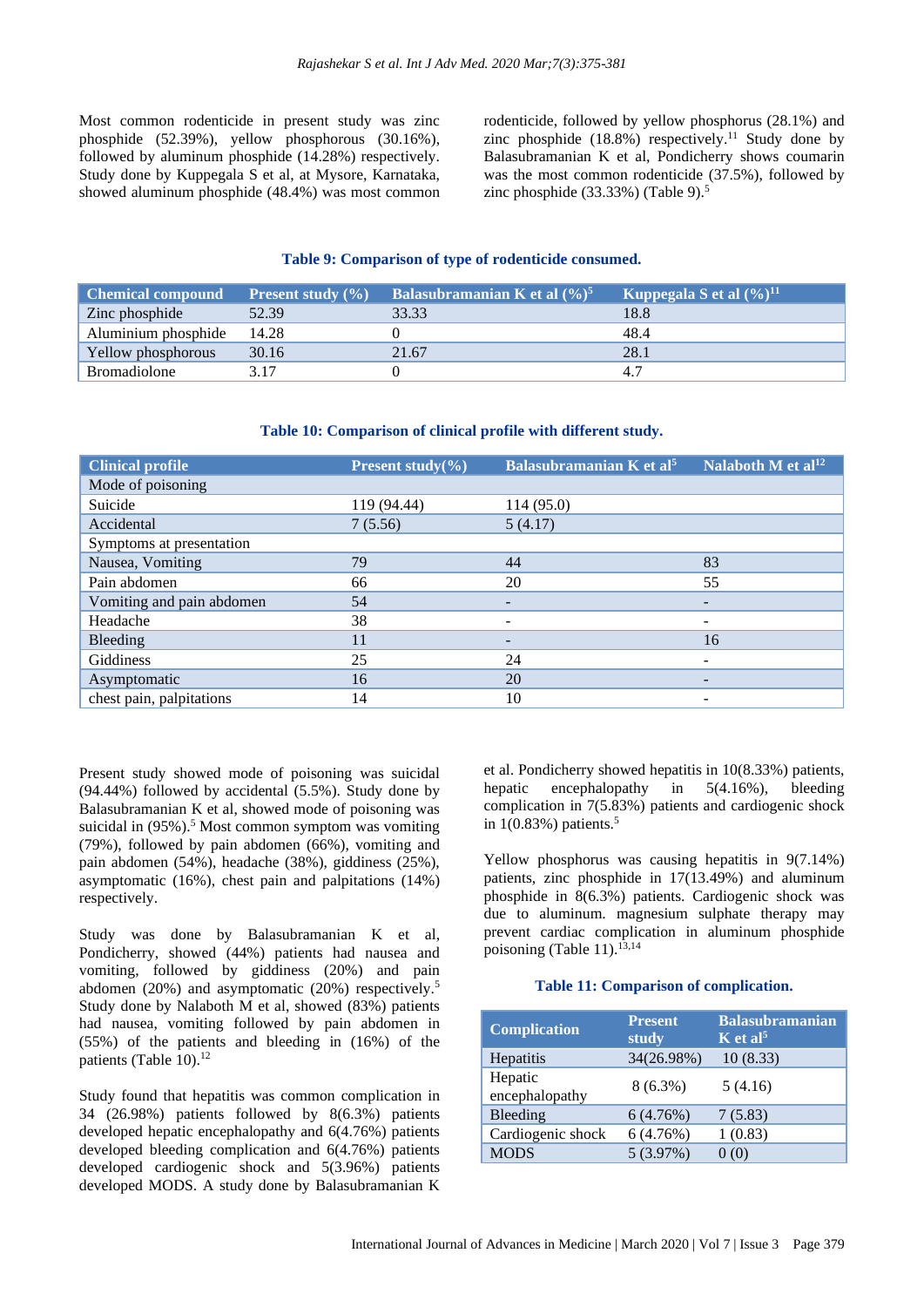In present study 98(77.78%) patients discharged, 11(12.5%) patients referred to other centers on patient attenders request, 5(3.96%) patients absconded from hospital, 4(3.17%) patients went against medical advice and 8(6.3%) patients expired. Study done by Kuppegala S et al, showed 44 (68.75%) patients discharged, 8 (12.5%) patients referred, 10 (15.62%) patients expired.<sup>11</sup> Study done by Balasubramanian K et al, showed that 87 (72.5%) patients were discharged from hospital, 20 (16.67%) absconded, 3 (2.5%) went against medical advice and  $2(1.67%)$  patients expired.<sup>5</sup> Study found that yellow phosphorus was most toxic compound and aluminum phosphide was most lethal compound causing more mortality. Study done by Balasubramanian K et al, Pondicherry, India, showed Phosphorous compounds was most toxic.<sup>5</sup> Bromadiolone was least toxic rodenticide in present study (Table 12).

#### **Table 12: Comparison of outcome.**

| Outcome     | <b>Present study</b> $(\% )$ | <b>Kuppegala S</b> et al $(\%)^{11}$ | Balasubramanian K et al <sup>5</sup> |
|-------------|------------------------------|--------------------------------------|--------------------------------------|
| Death       | 8(6.3)                       | 10(15.62)                            | 2(1.67)                              |
| Referred    | 11(12.5)                     | 8 (12.5)                             | 0(0)                                 |
| Discharge   | 98 (77.78)                   | 44 (68.75)                           | 87 (72.5)                            |
| <b>DAMA</b> | 4(3.17)                      | 0(0)                                 | 3(2.5)                               |
| Absconding  | 5(3.96)                      | 0(0)                                 | 20(16.67)                            |

#### **CONCLUSION**

Rodenticide poisoning is quite common and treatable, most of the time it is suicidal in nature. Easily available and cheaper than other pesticides. They have different toxicological profiles with variable fatality rates in humans. Early gastric lavage and symptomatic treatment is key in management.

Early magnesium sulphate therapy may be useful in aluminium phosphide poisoning patients and acetyl cysteine therapy may prevent hepatic complication. Still universal guidelines needed for proper management. Prognosis mainly depends upon the type of chemical compound and amount of compound consumed, time interval between intake and first aid treatment and early treatment with magnesium sulphate and acetyl cysteine.

Yellow phosphorus was most toxic and aluminium phosphide was most lethal compound. Limitation of the study is ABG (arterial blood gas analysis) was not done for all patients. Public should be educated regarding consequences of poisoning. Psychiatric disorders should identified and treated early. Family support and proper counselling for high risk groups may decrease these incidences.

# **ACKNOWLEDGEMENTS**

Authors would like to thank Dean, Smt. Kashibai Navale Medical College and General Hospital, Narhe, Pune, Maharashtra, India

*Funding: No funding sources Conflict of interest: None declared Ethical approval: The study was approved by the Institutional Ethics Committee*

### **REFERENCES**

- 1. Kanchan T, Menezes RG. Suicidal poisoning in southern India: gender differences. J Forensic Leg Med. 2008;15(1):7-14.
- 2. WHO. environmental health criteria No.73 phosphine and selected metal phosphide; International program on chemical safety, World Health Organization: Geneva, Switzerland; 1988.
- 3. Gargi J, Thejpal HR, Chalana A, Rai G, Choudhary R. A retrospective autopsy study of poisoning in the northern region of Punjab. J Punjab Acad Forens Med Toxicol. 2008;8(2):17-9.
- 4. Shashidhara KC, Marijayanth M, Reddy PK, Kaluvakuri S. Clinical profile and outcome of rodenticide poisoning in patients admitted to a tertiary care teaching hospital in Mysore, Karnataka, India. Int J Res Med Sci. 2016;4:5023-7.
- 5. Balasubramanian K, Sethuraman VK, Balamurugesan K, Vishwanathan S. A retrospective study of clinical profile and outcome of patients with rodenticide poisoning in a tertiary care hospital. IJAM. 2019;6(2):1-6.
- 6. Suneetha DK, Inbanathan J, Kannoth S, Reshma PK, Shashank MS. Profile of Rat Killer Poisoning Cases in a Tertiary Care Hospital at Mysore. Int J Scient study. 2016;3(12):260-3.
- 7. Chugh SN, Dushayant K, Ram S, Arora B. Incidence and outcome of aluminium phosphide poisoning in a hospital study. Indian J Med Res. 1991;94:232-5.
- 8. Singh B, Unnikrishnan B. A profile of acute poisoning at Mangalore (South India). J Cinic Forensic Med. 2006;13(3):112-6.
- 9. Sugunan S, Krishnan R, Kumar KS, Geetha S. Rodenticide poisoning in children: a study of